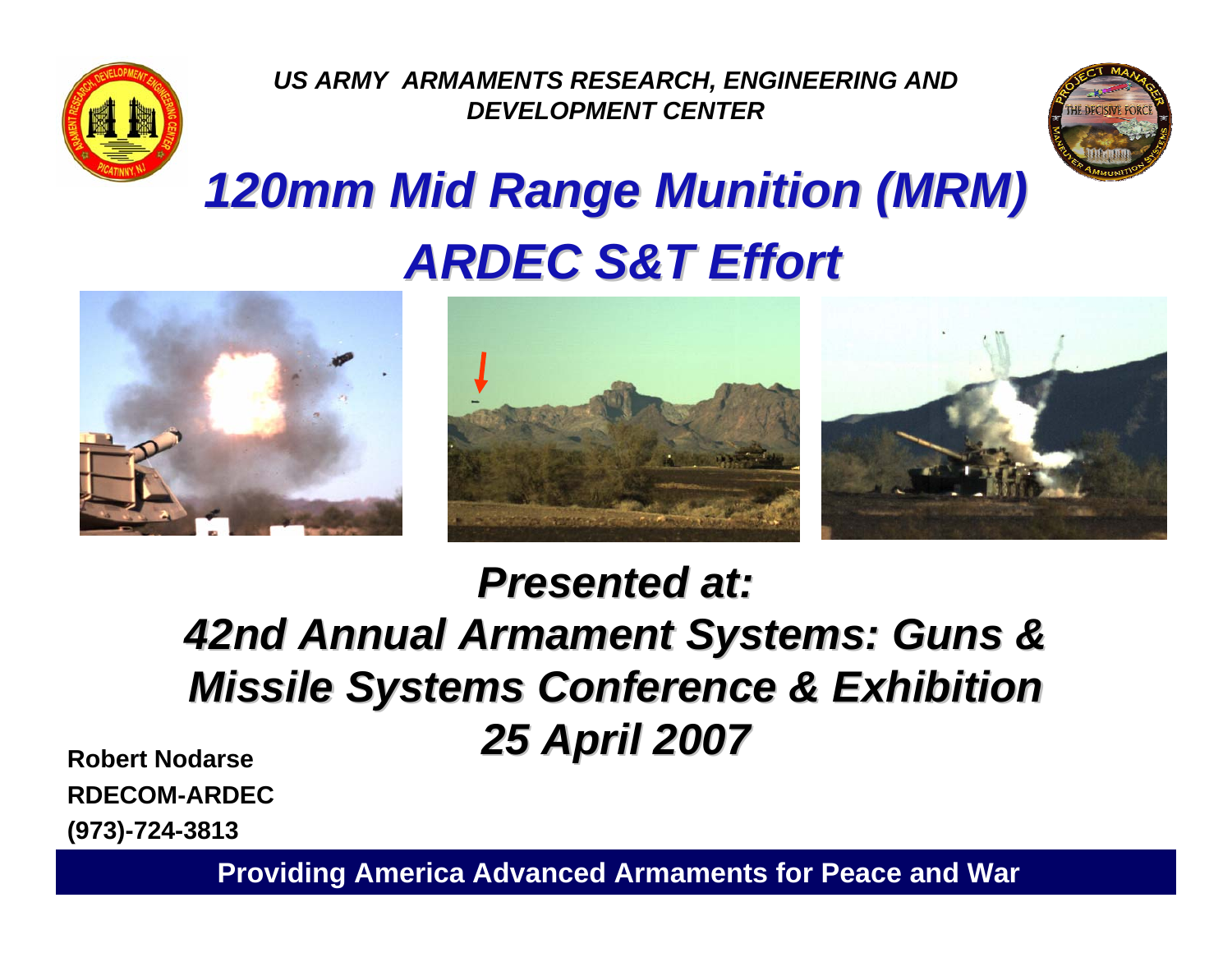





- **Program Overview**
	- **Background/History**
- **MRM Technology Development** 
	- **Airframe**
	- **Lethality**
	- **GNC/Seeker**
- **MRM Integrated TRL6 Demonstrations**
	- **Autonomous**
	- **Semi-Active Laser (SAL)**
	- **Dual Mode**
- •**Summary**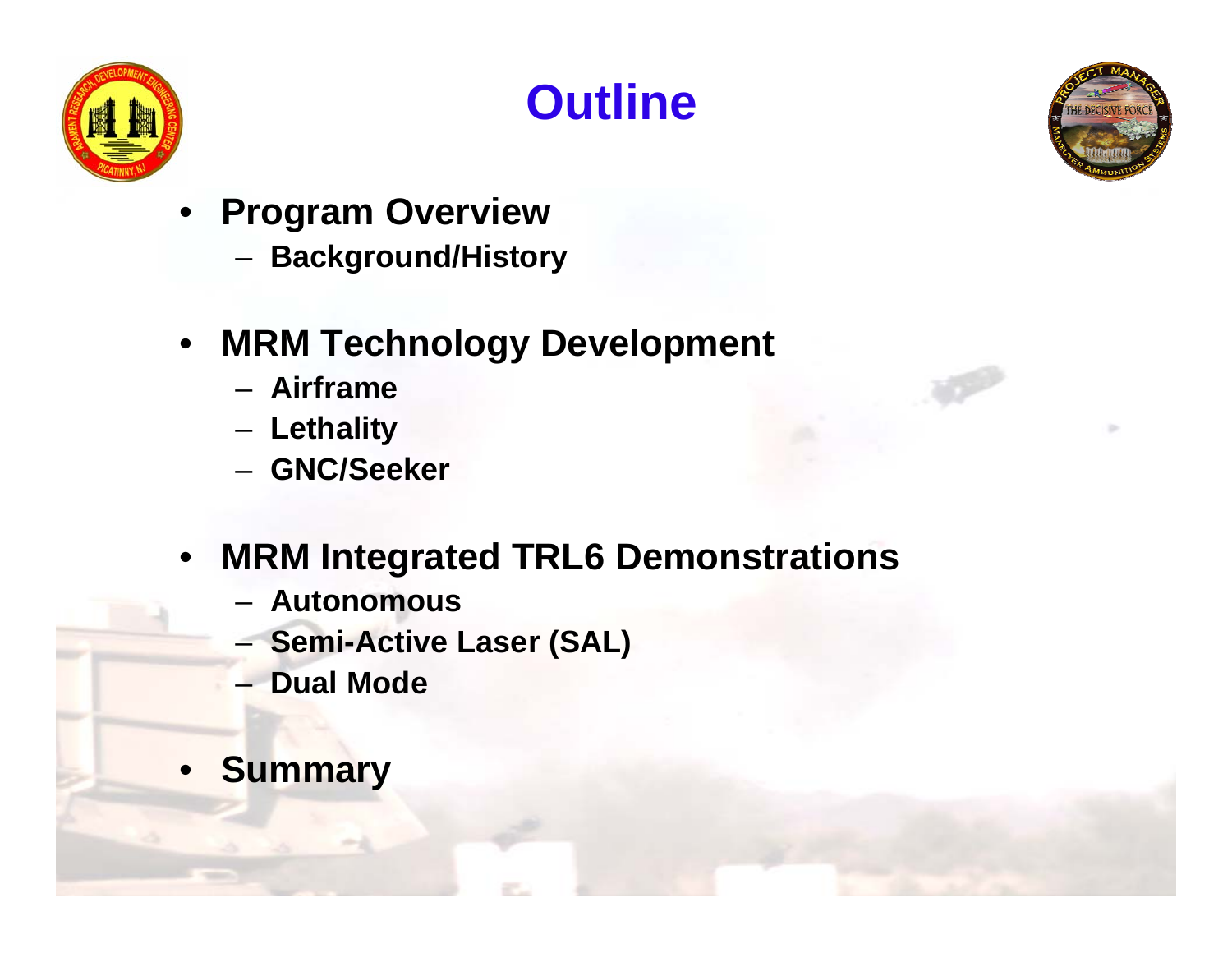

#### **What is MRM??? What is MRM???FCS MCS Mid FCS MCS Mid-Range-Munition (MRM) Munition (MRM)**



*Objective: Provide the FCS Mounted Combat System (MCS) with a precision munition capable of defeating LOS/BLOS threats out to 12km. munition capable of defeating LOS/BLOS threats out to 12km.*

*Goal: Develop and integrate the necessary technologies to demonstrate a TRL 6 precision munition, ready for Milestone B and System Development & Demonstration (SDD) Phase. Demonstration (SDD) Phase.*



#### *SYSTEM CHARACTERISTICS:SYSTEM CHARACTERISTICS:*

- **Precision Munition for FCS MCS Precision Munition for FCS MCS VehicleVehicle**
- **Designed to Defeat High Pay-Off Designed to Defeat High Pay-Off** •
- **Fleeting Targets (MBTs with Fleeting Targets (MBTs with ERA, APCs, Artillery, etc.) ERA, APCs, Artillery, etc.)** •
- **Incorporates Autonomous and Incorporates Autonomous and Designated Seeker Modes Designated Seeker Modes** •
- **Operates in Line-of-Sight or Operates in Line-of-Sight or Beyond Line-of-Sight from 2km Beyond Line-of-Sight from 2km to 12Kmto 12Km**

*Extended the Capability to Defeat Heavy Armor out to 12Km*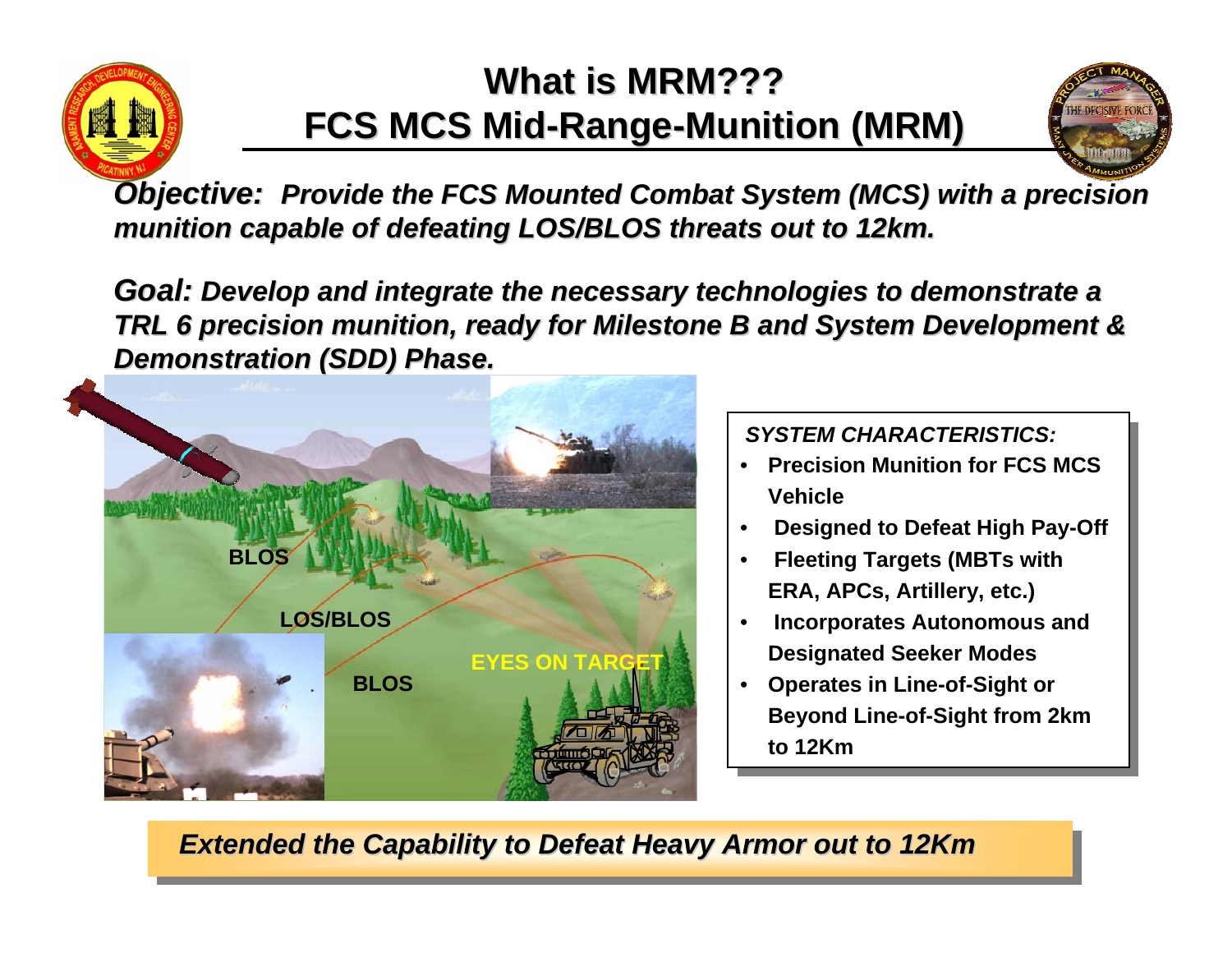

# **BLOS Operational Modes**



**MRM provides an extended range (BLOS) precision kill capability to the FCS Mounted Combat System enhancing the lethality and survivability of the system.**

- $\bullet$  Autonomous
	- Munition Searches & Engages Target
- $\bullet$ **Designate** 
	- Munition Searches for Laser Spot on Target and Engages
	- Terminal Phase Munition Conducts Aim Point Refinement to Maximize Lethality
	- Reverts to Autonomous Mode if Spot is Lost or not Found
- $\bullet$  Designate Only
	- Same as Designate Except if Laser Spot is Lost or not Found Munition Does not Revert to Autonomous Mode
	- Enables Added Control Under Highly Restrictive ROE

*Robust Design Maximizes Operati Robust Design Maximizes Operational Flexibility and Lethality onal Flexibility and Lethality*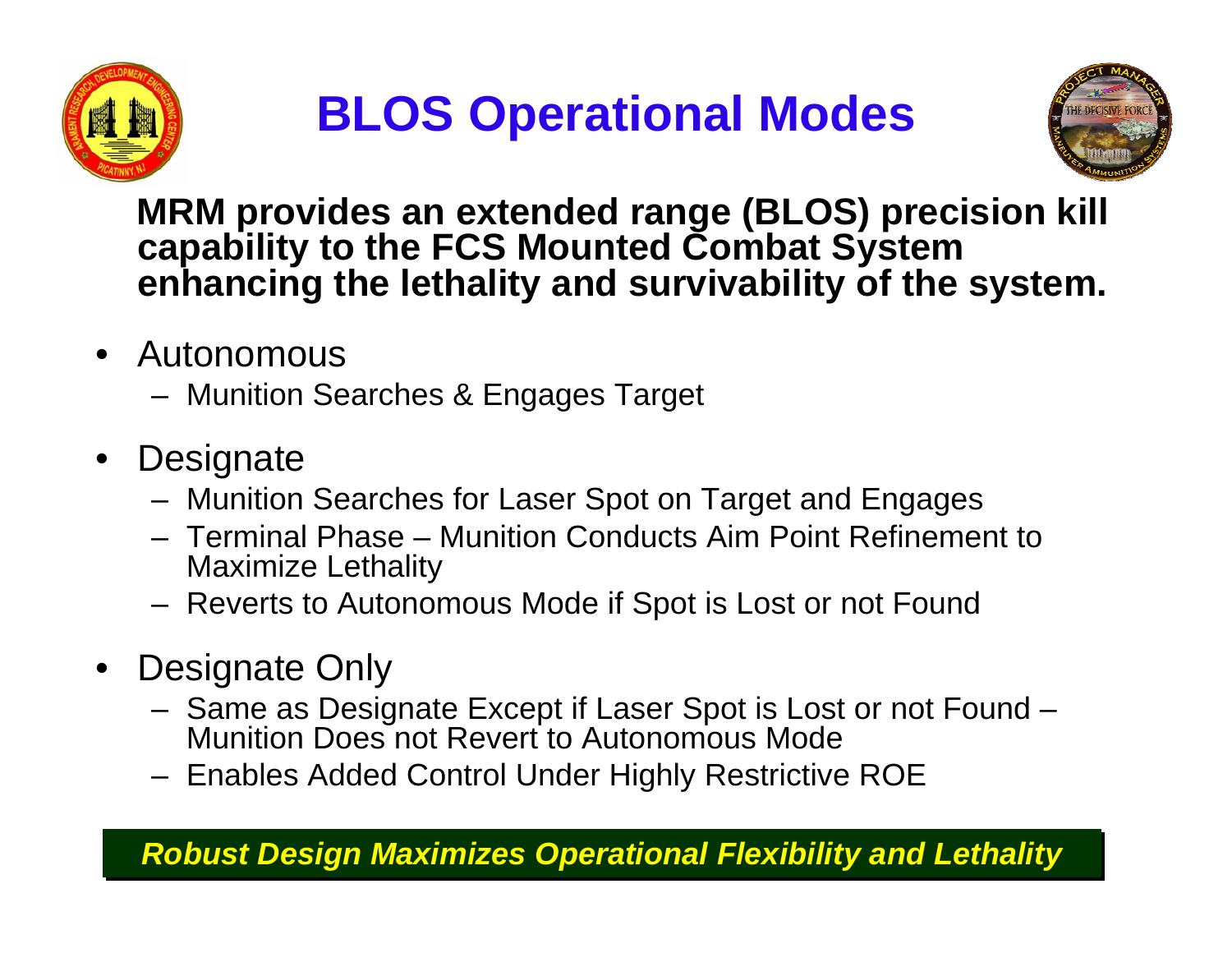

## **MRM - System Video BLOS Engagement**



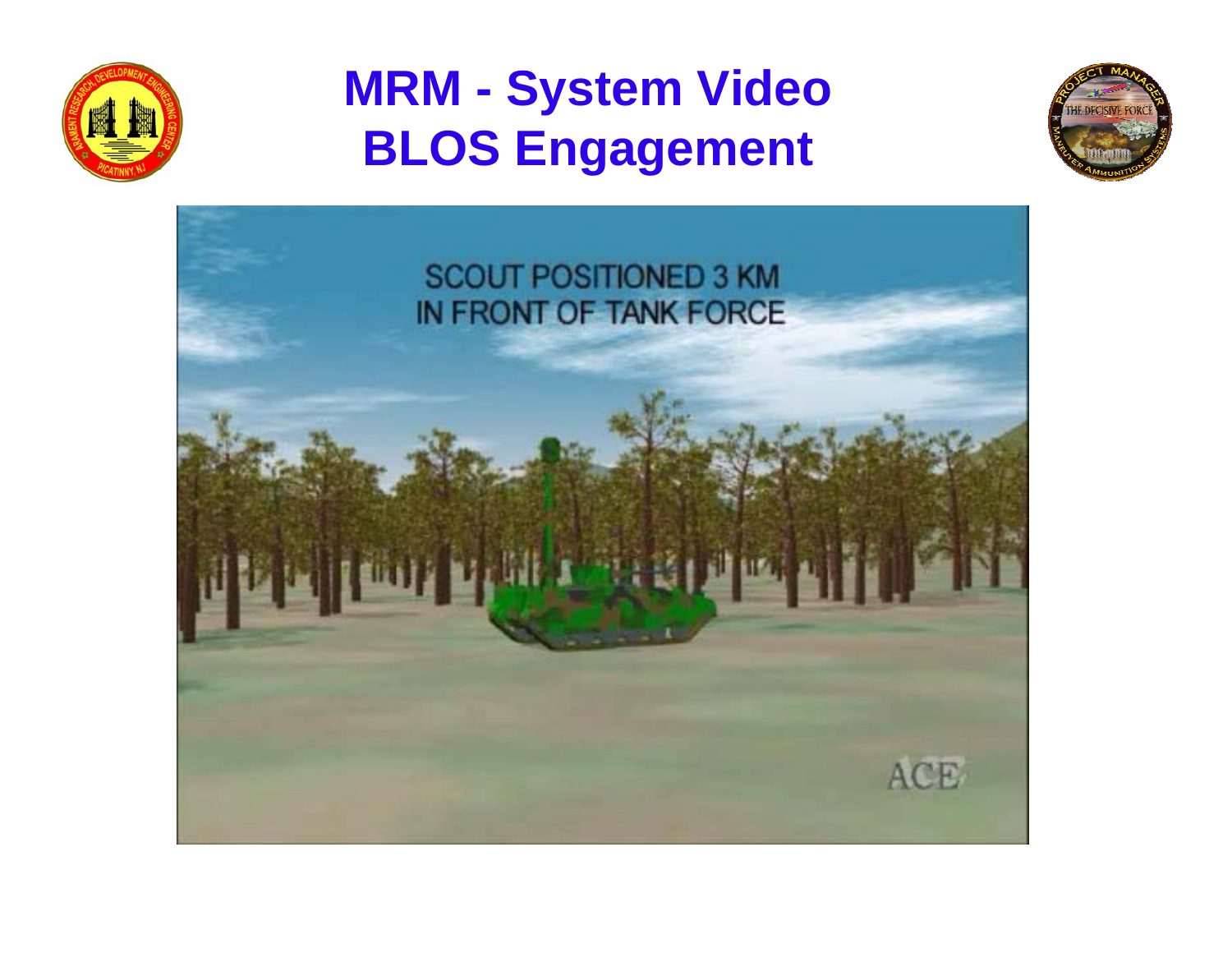

## **Mid-Range Munition Concepts**





**Program has Achieved Autonomous, SAL, and Dual Mode TRL 6!**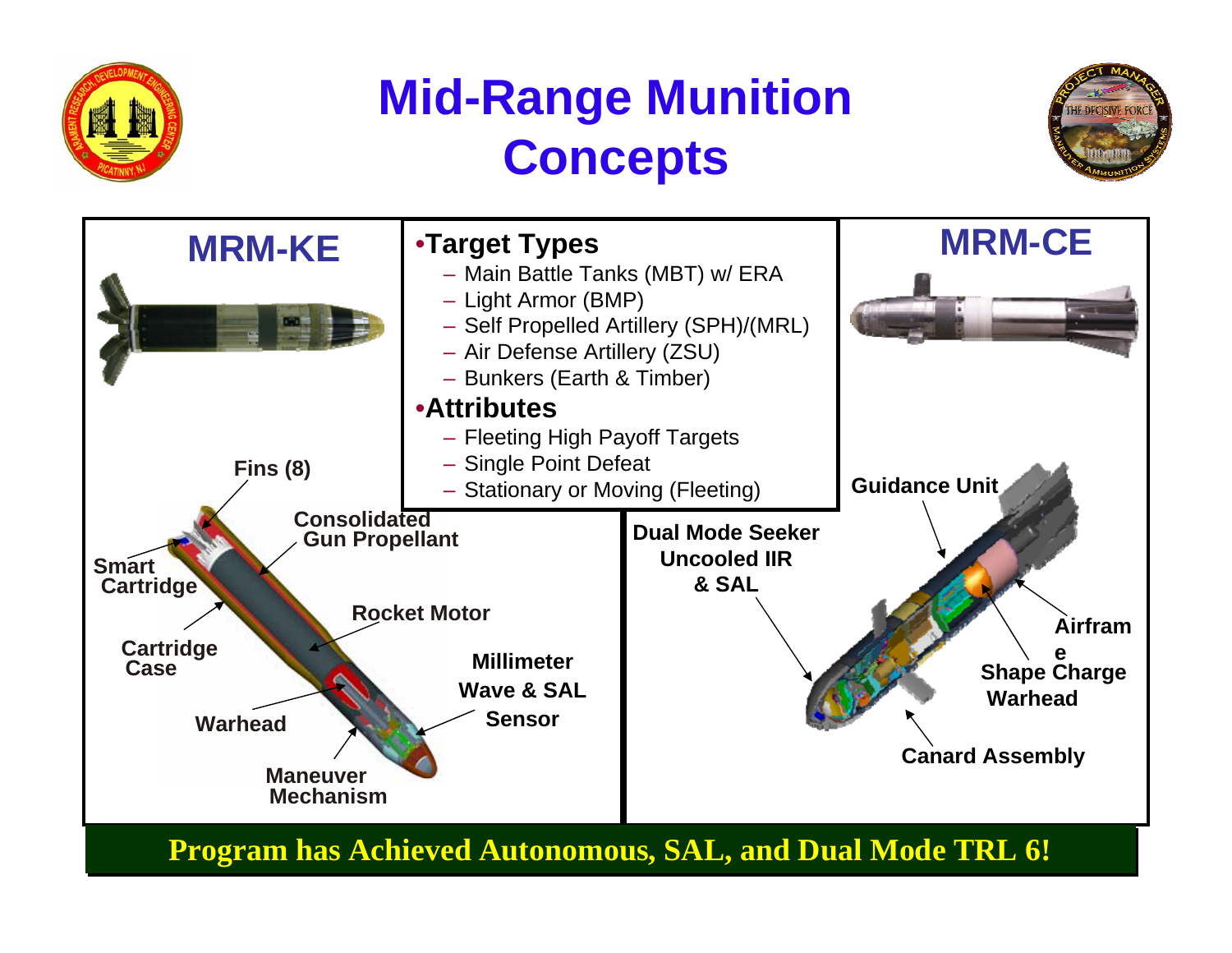

# **MRM Program Approach**





- **Bring all Critical Technologies to TRL 6**
- **Develop two concepts in parallel to reduce program risk**
- **Team with PEO-AMMO (PM-MAS) to facilitate/accelerate transition to SDD**

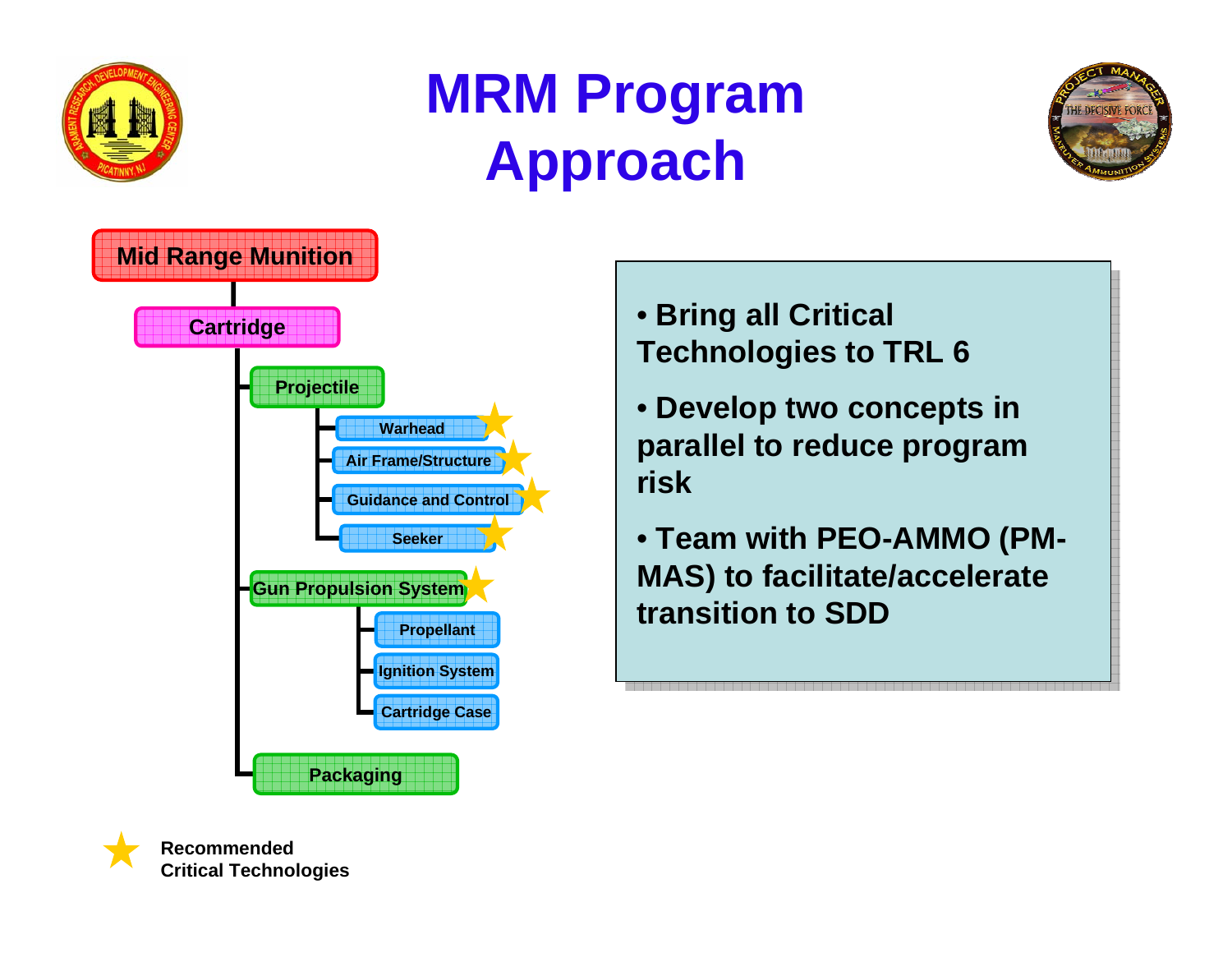

### **MRMWarhead Subsystem**



- • **Technology:**
	- $\bullet$  **MRM- KE: Kinetic Energy warhead with rocket motor boost to kill velocity**
	- $\bullet$  **MRM-CE: Shaped Charge warhead penetrates the target's main armor to provide high overall lethality.**
- •**Achieved: TRL 6**
- • **Basis for Assessment:**
	- $\bullet$  **Verified LOS and BLOS lethality by HARP gun and static fire tests against the threat range targets (including ERA)**
	- **Demonstrated Lethality on Heavy Armor and Non Heavy target (Bunker)** 
		- **Defeats ERA and APS with high delta velocity prior to impact**
	- $\bullet$  **Pk Analysis from ARL indicates excellent System Performance**









**Kinetic Energy warhead**



Smear from Round #109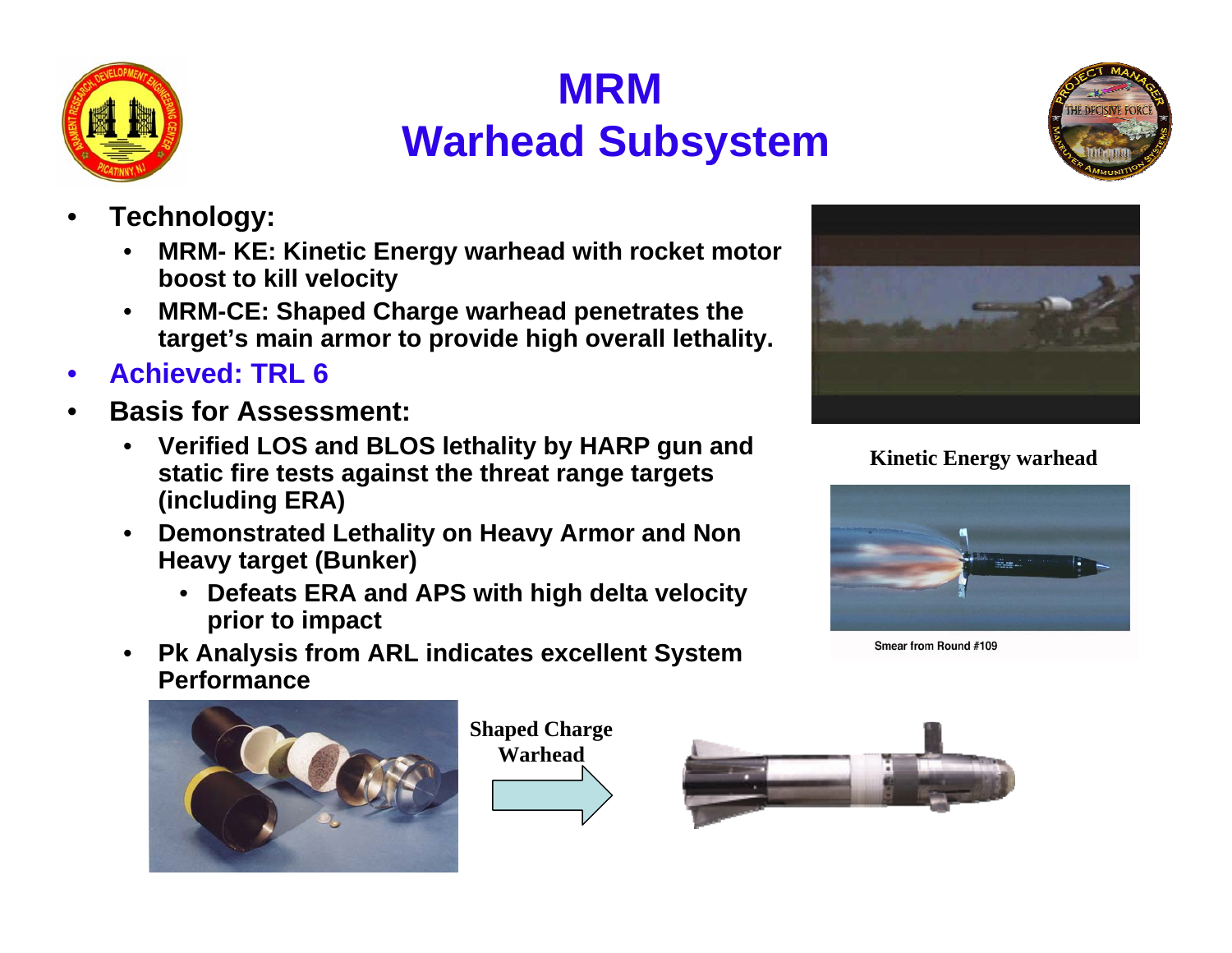

# **Air Frame Subsystem**



- • **Technology:**
	- •**Robust and maneuverable airframe for BLOS ranges**
	- $\bullet$ **Deployable Fins**
- •**Achieved: TRL 6**
- $\bullet$  **Basis for Assessment:**
	- •**Conducted Wind tunnel testing and 6-DOF Aero. Model**
	- $\bullet$  **Demonstrated Airframe structure integrity and BLOS flight at tactical velocities**
	- **Verified max. range capability**
	- $\bullet$ **Demonstrated rocket motor boost to kill velocity**
	- $\bullet$ **Demonstrated performance across temp. range**
	- **Validated in GTH testing**



**MRM-KE**



**MRM-CE**



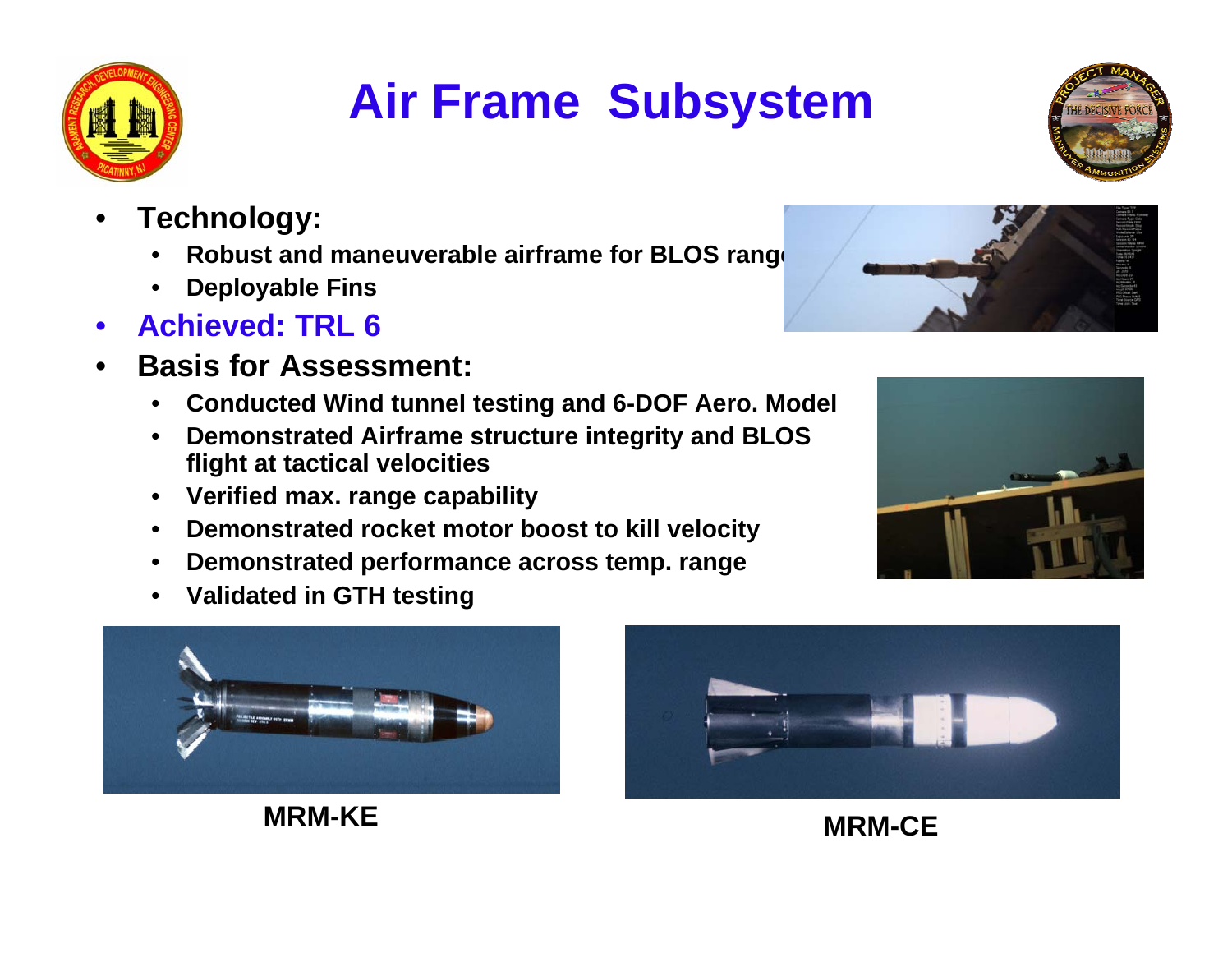





- • **Technology:**
	- •**Thrusters, Canards, IMU**
- •**Achieved: TRL 6**
- • **Basis for Assessment:**
	- • **Verification of designs was completed through Finite element modeling, rail gun testing, bench testing and ballistic testing.**
	- • **Demonstrated pre programmed maneuver projectiles fired from 120mm gun – all survived setback**
		- **All projectiles performed requisite maneuver commands**
	- •**Tactical maneuver authority was demonstrated**
	- •**Software verified through IFS, PIL and HIL**
	- $\bullet$ **Validated in GTH testing**





**MRM-KE**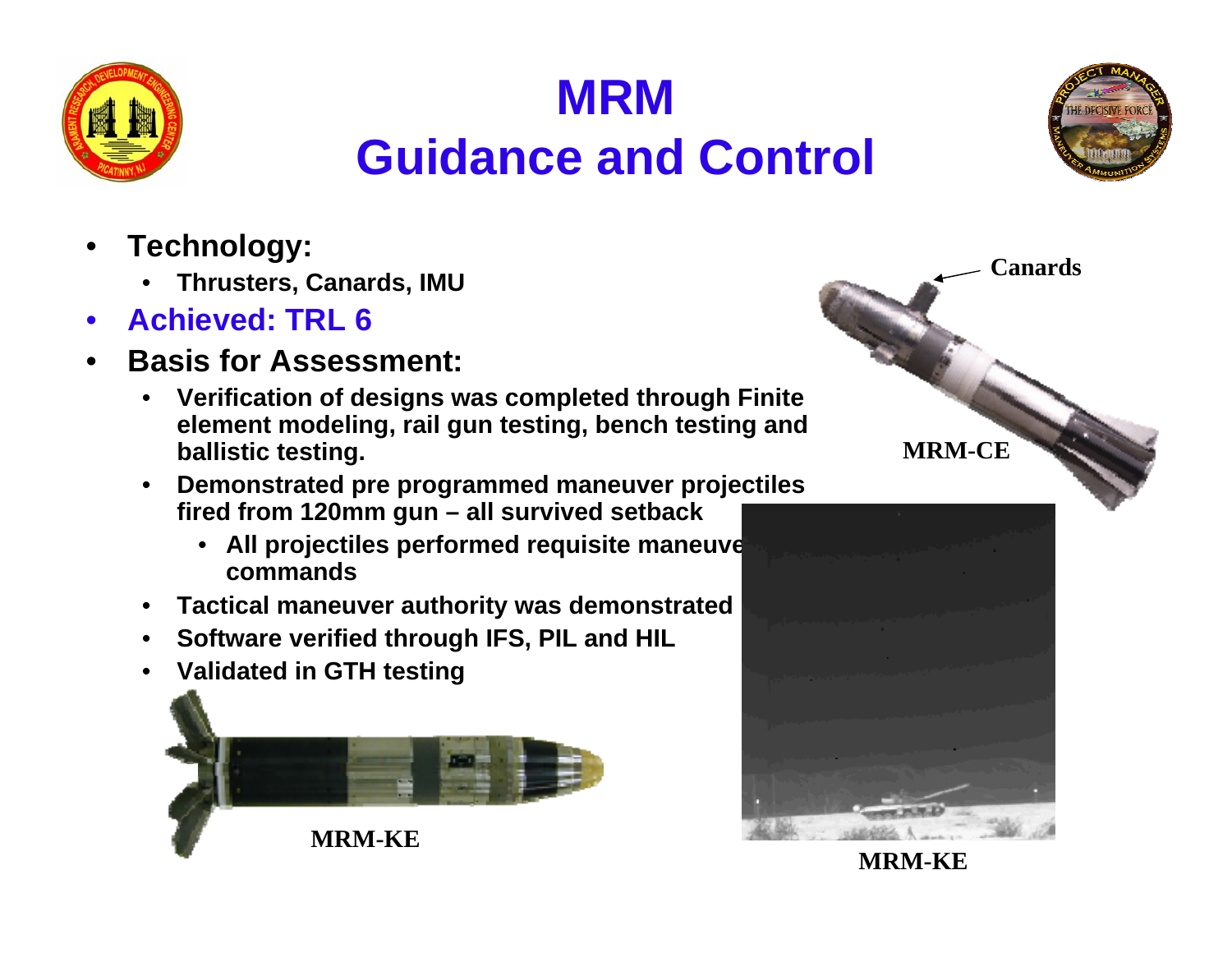

### **MRMSeeker Subsystem**



- • **Technology:**
	- •**Un-cooled IIR and SAL sensor**
	- •**MMW and SAL sensor**
- •**Achieved: TRL 6**
- • **Basis for Assessment:**
	- $\bullet$  **Performed extensive rail and gun testing of the Seeker Assembly to ensure Hi G survivability.**
	- • **Extensive CFT testing/demonstrated Pacq and tracking capability**
	- **Software verified through IFS, PIL and HIL**
	- $\bullet$ **GTH demo's validated integrated system**



**MRM CFT**



**MMW & SAL**



**IIR & SAL**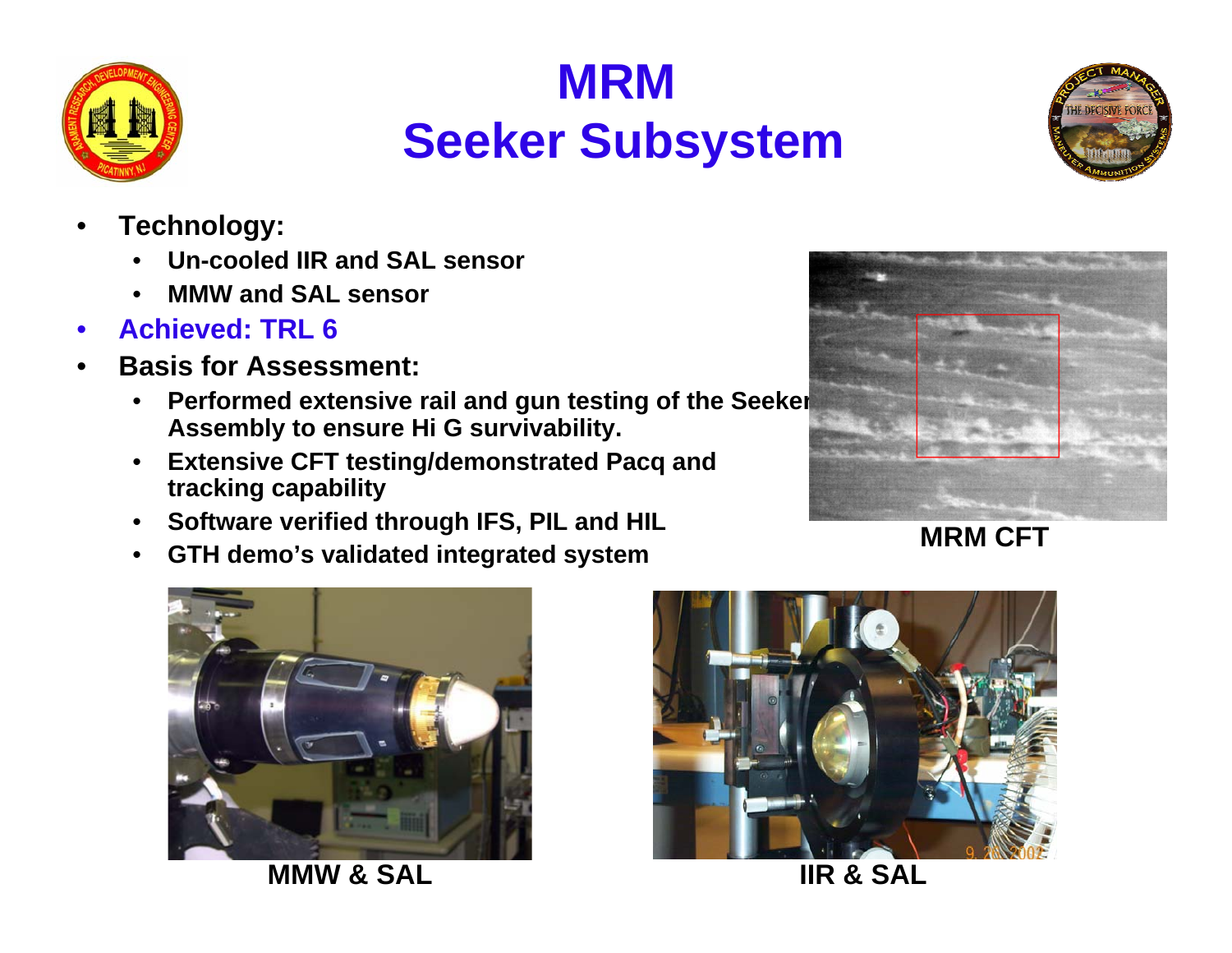

### MRM Accomplishments



#### **Autonomous GTH Demo - 2004 Stationary target at 5.2 Km**





**Stationary target at 5.2 Km Off set designation**







**Program has achieved Autonomous, SAL and Dual Mode TRL 6**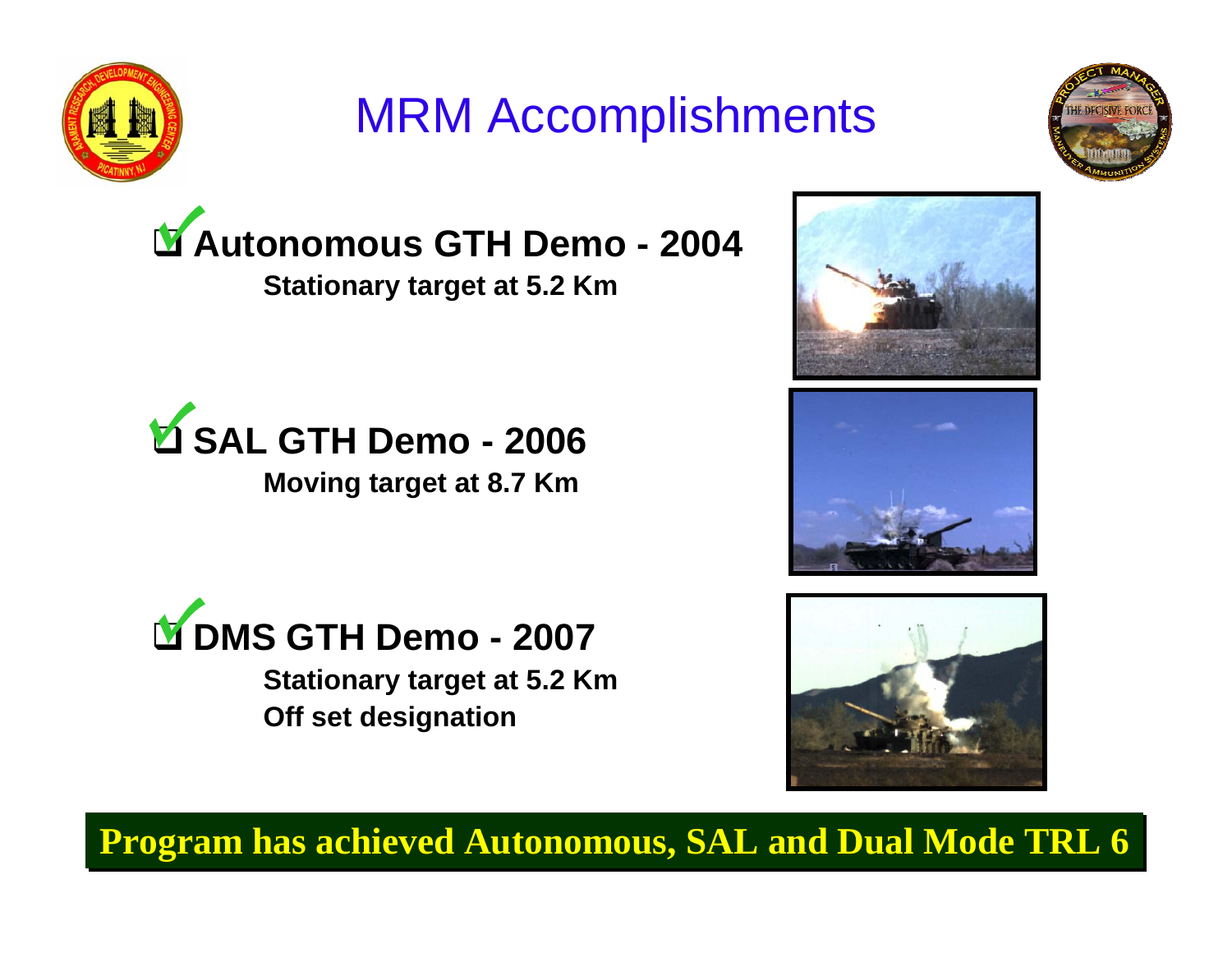

### **MRM TRL6 Demonstrations**